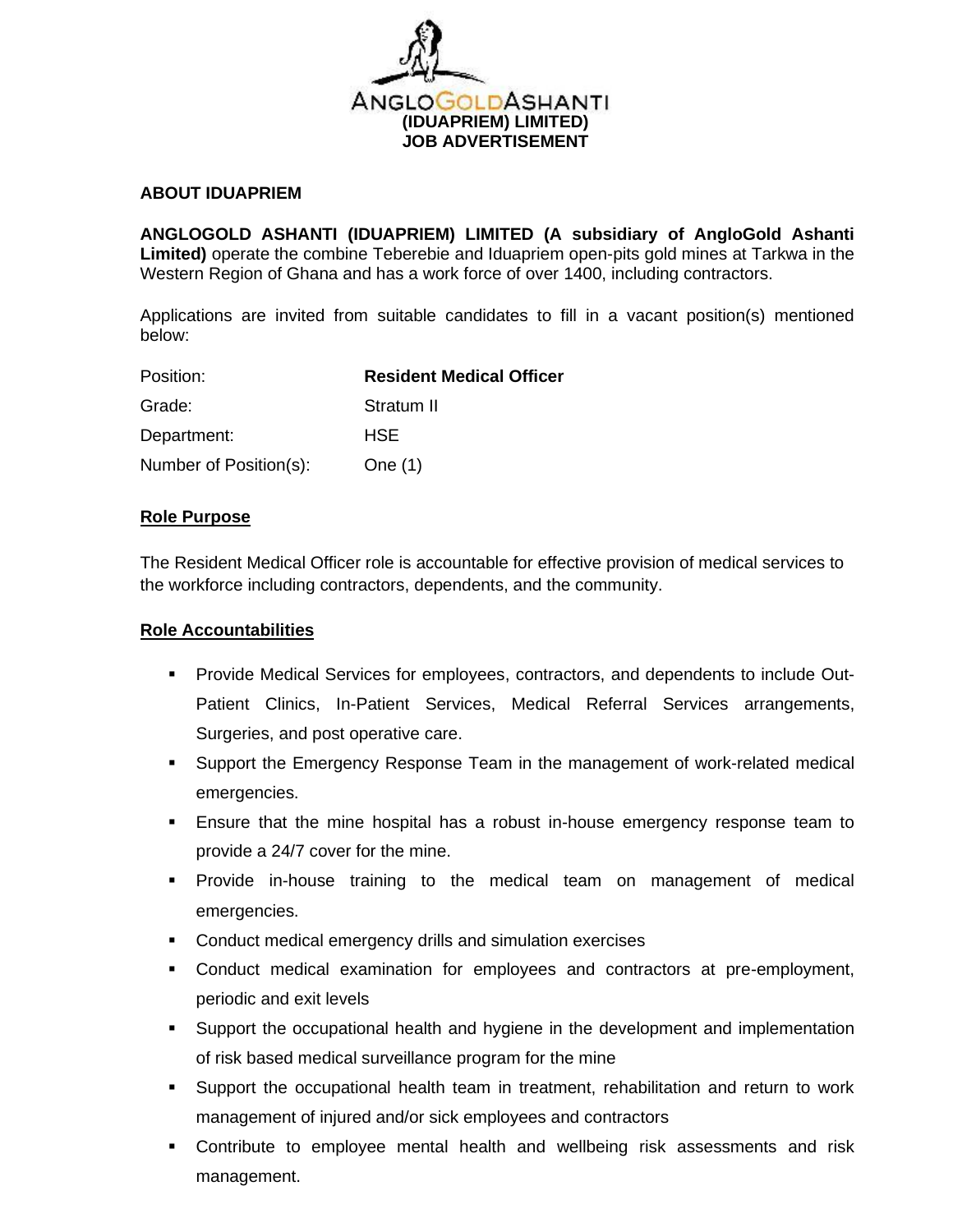

- Provide medical services and support for persons with chronic medical conditions including diabetes and hypertension
- Support the medical and wellbeing teams to monitor compliance to treatment for persons with chronic medical conditions and trace defaulters
- **Provide first line medical management to persons mental health related conditions and** liaise with the clinical psychologist and/or specialist psychiatrist where needed.
- Provide employee education on chronic medical and psychosocial health related conditions
- Support HIV/TB Control Programs for the mine and the communities
- Support Malaria Control Program for the mine and the communities
- Participate in the planning, organization, and implementation of host community medical outreach programs for the mine
- Contribute to the development, implementation, and maintenance of interventions against the outbreak of Covid-19 in the mine, the host communities and the entire Tarkwa municipality.
- Conduct at least one internal audit to ensure compliance with ISO 45001 and Combined Assurance requirements.
- Play a key role in ensuring the preparedness of the medical team and the mine during occupational health and medical audits organized internally or externally (including HEFRA audits)
- **EXE** Assist Health Manager in the management and smooth running of the Health Unit of the HSE Department
- **•** Provide leadership that fosters strong values and inspire and motivate team members to improve productivity and morale whilst reducing HSE incidents on the mine
- **Ensure that all direct reports are in good standing with respective professional** regulatory bodies
- **EXEL Assist in the preparation of health budget to enable adequate provision of financial** resources to facilitate the effective operationalization of the mine health facility
- Set yearly critical tasks for direct reports to ensure the implementation of HSE objectives
- Provide training, coaching and mentorship to ensure the growth and development of team members